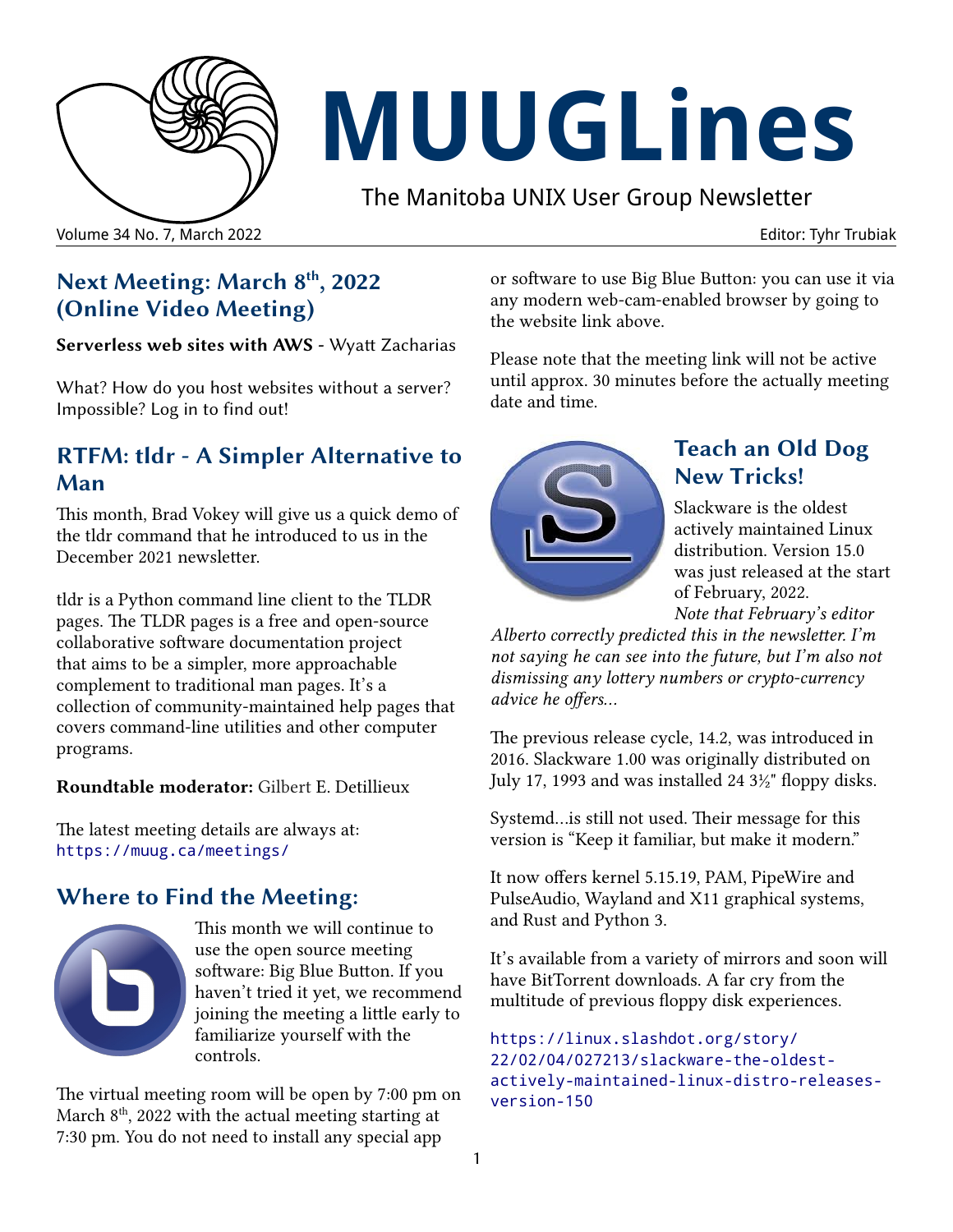

# **Squeezing in Tiny Core Linux**

The smallest linux distro ever made...earns the biggest, fattest graphics on this page.

The TinyCore ISO image is only 21MB. It can even run on an i486 with 48MB of RAM!

The founder of this distro, Robert Shingledecker, had previously developed Damn Small Linux. So I see a theme here. Apparently while many groups seem to be making things bigger and bloated, Robert focuses on making things smaller.

The entire system will be copied into RAM, which makes the operation of Tiny Core Linux very nimble and quick.

It can either be ran like a live distro, or in "TCE/ CopyFS" where programs are saved to the hard drive but kept as symbolic links in RAM.

*This reminds me of my old Amiga days where I loaded the OS into a RAMdisk. While it took more time at boot, but was significantly operationally faster than running from the floppy drives, because I could not afford a hard drive at the time...*

There are 3 installation choices: Core, TinyCore, and CorePlus. Core, being the most minimal with only a console interface, TinyCore including a GUI, and CorePlus, which includes Wi-Fi drivers and tips the scales at 163MB.



Tiny Core Linux uses the FLWM window manager for its desktop environment. It is very functional, and perhaps exhibits a bit of the late 90's look and

feel when compared to modern desktops. *I loved the 90's!*

It may not be your first choice for an everyday desktop workstation, but can find its niche with embedded systems like a router or a very minimal server, or for those that are interested in digital minimalism.

# **Linus Torvalds Moving the Linux Kernel to Modern C**

The Linux kernel's foundation is the ancient C89 standard of C. Now, Torvalds has decided to upgrade to 2011's more modern C11 standard.

Linux is written in C, the 1989 version of C, aka C89, also known as ANSI X3.159-1989, or ANSI C. Linus Torvalds has decided to move Linux's official C to 2011's C11 standard.

*editor's note: have we learned nothing from Y2K and dates? C11 is the newer version to C89?*

A C11 compliant compiler won't have any trouble with any C89 legacy code as it's backwards compatible.

So what is the advantage?

"Patching a potential security problem with the kernel's linked-list primitive speculative-execution functions."

*"the whole reason this kind of non-speculative bug can happen is that we historically didn't have C99-style 'declare variables in loops.' So list\_for\_each\_entry() - and all the other ones fundamentally always leaks the last HEAD entry out of the loop, simply because we couldn't declare the iterator variable in the loop itself."* 

*- Linus Torvalds*

Since C99 was never that popular and C11 introduced standardized multithreading support and made the language a trifle safer this sounds like a good move.

The Linux kernel's minimum C compiler, GCC version 5.1 already supports C11. Easy move.

The merge is expected in the 5.18 window. If everything goes well, we could see C11 code in the kernel as early as March.

*We all know there are never any unforeseen surprises when dealing with computers...* 

[https://www.zdnet.com/google-amp/article/](https://www.zdnet.com/google-amp/article/linus-torvalds-prepares-to-move-the-linux-kernel-to-modern-c/) [linus-torvalds-prepares-to-move-the-linux](https://www.zdnet.com/google-amp/article/linus-torvalds-prepares-to-move-the-linux-kernel-to-modern-c/)[kernel-to-modern-c/](https://www.zdnet.com/google-amp/article/linus-torvalds-prepares-to-move-the-linux-kernel-to-modern-c/)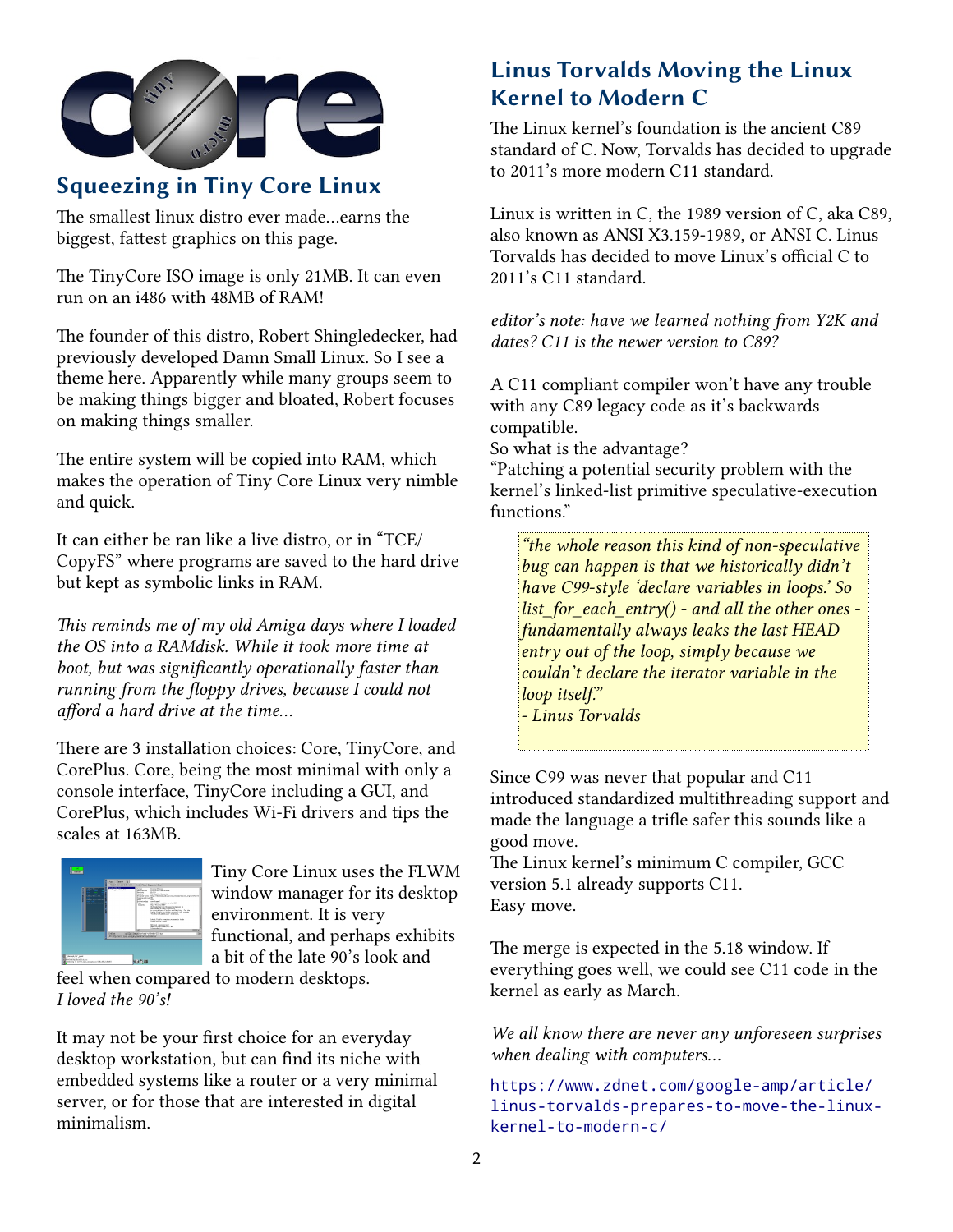

# **Linux programmers fix bugs faster than anyone!**

That's the conclusion of Google's "Project Zero" security research team - Linux programmers fix bugs the fastest. The speed of bug

fixed was done from January 2019 to December 2021.

Linux programmers fixed bugs in an average of 25 days. (actually improving from 32 days in 2019 to 15 in 2021).

What about other programmers? Apple: 69 days Google: 44 days Mozilla: 46 days Microsoft: 83 days *(although some may argue that you can't fix features)* Oracle: 109 days (disclaimer - Oracle had only a handful of security problems) Open-source "others": 44 days (Apache, Canonical, Github, Kubernetes, etc)

The good news is that everyone is getting faster at fixing security bugs. In 2018, the average time was 80 days, vs 2021's 52 days.

Apple iOS's 70 days is slightly faster than Android's 72, which is surprising considering iOS had 72 bugs, while Android only had 10.

Chrome's 30 days for 40 problems is slightly faster than Mozilla Firefox's 40 days for just 8 problems.

Webkit, which is used by Apple's Safari, took an average of 72 days.

More detailed information can be found here: [https://googleprojectzero.blogspot.com/](https://googleprojectzero.blogspot.com/2022/02/a-walk-through-project-zero-metrics.html) [2022/02/a-walk-through-project-zero-metric](https://googleprojectzero.blogspot.com/2022/02/a-walk-through-project-zero-metrics.html)[s.html](https://googleprojectzero.blogspot.com/2022/02/a-walk-through-project-zero-metrics.html)

# **LibreOffice 7.3.0**

**LibreOffice** LibreOffice 7.3.0 is available to download now.

As I write this using LibreOffice, I realized I'm currently using LibreOffice 6.4.2.2.

Once this newsletter is completed, I may try updating to the latest version. *Then again, I drive a vehicle with windows I have to roll up manually...*

Hopefully it removes some of my personal complaints, such as appearing to randomly move pictures with an AI algorithm that I have zero confidence can take over the world with its current logic code just yet.

*Although perhaps it's a pre-emptive psychological attack to slowly strip away editor's sanity before it sends in Terminators...*



# **GNOME 42 Desktop Public Beta Testing Available**

- Built-in screenshot and screencast features. (replaces GNOME Screenshot

utility)

- privacy screen

- improved Bluetooth support (battery information)

- revamped OSD (On-Screen Display) for the volume and brightness OSDs

- improved keyboard LED support
- improved thumbnail support
- improved out-of-sync location indicator

- improved keyboard navigation of windows and

apps in the Activities Overview

*"This release adds libadwaita, which contains building blocks for modern GNOME applications. It also adds gtksourceview version 5 and libsoup version 3. Clutter libraries, which were deprecated in GNOME 41, have been removed," said Abderrahim Kitouni.*